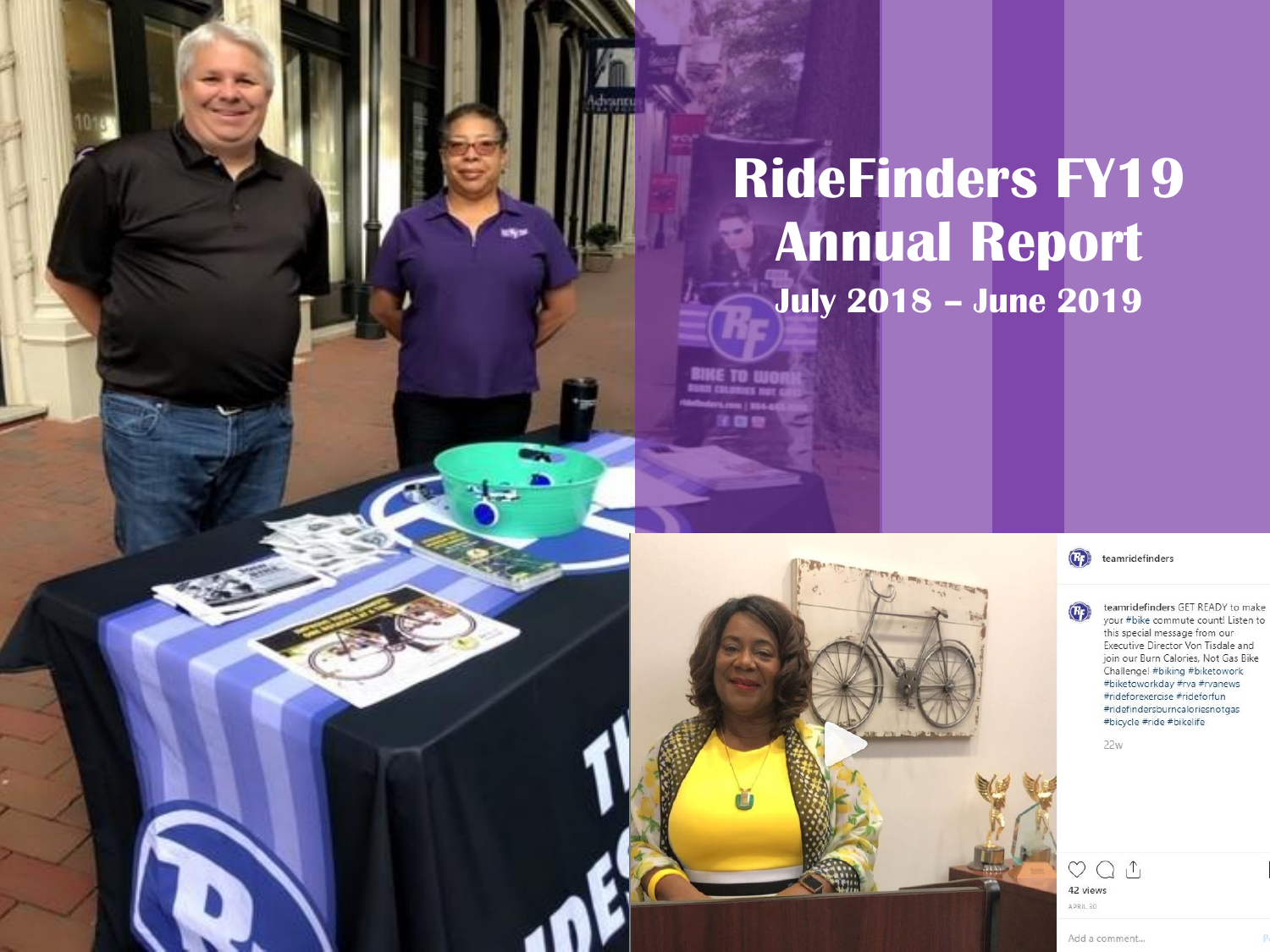## **Report Documentation**

### **Title:**

RideFinders FY2019 Annual Report

### **Abstract:**

RideFinders, a division of GRTC Transit System, is the transportation demand management (TDM) program that serves the Richmond Region currently supported financially mainly through Congestion Mitigation & Air Quality (CMAQ) funding provided by the Richmond Regional Transportation Planning Organization (RRTPO), the Virginia Department of Rail and Public Transportation (VDRPT), the City of Richmond, Chesterfield County, Henrico County, and the Crater Planning District Commission.

This report provides the outputs and outcomes of the RideFinders programs and services and the annual funding.

### **Organization Name, Address & Telephone:**

RideFinders, a division of GRTC Transit System 1013 East Main Street Richmond, VA 23219 804.643.7433 [www.ridefinders.com](http://www.ridefinders.com/)

### **Report Date:**

November 2019

### **Acknowledgements:**

This report was prepared by RideFinders.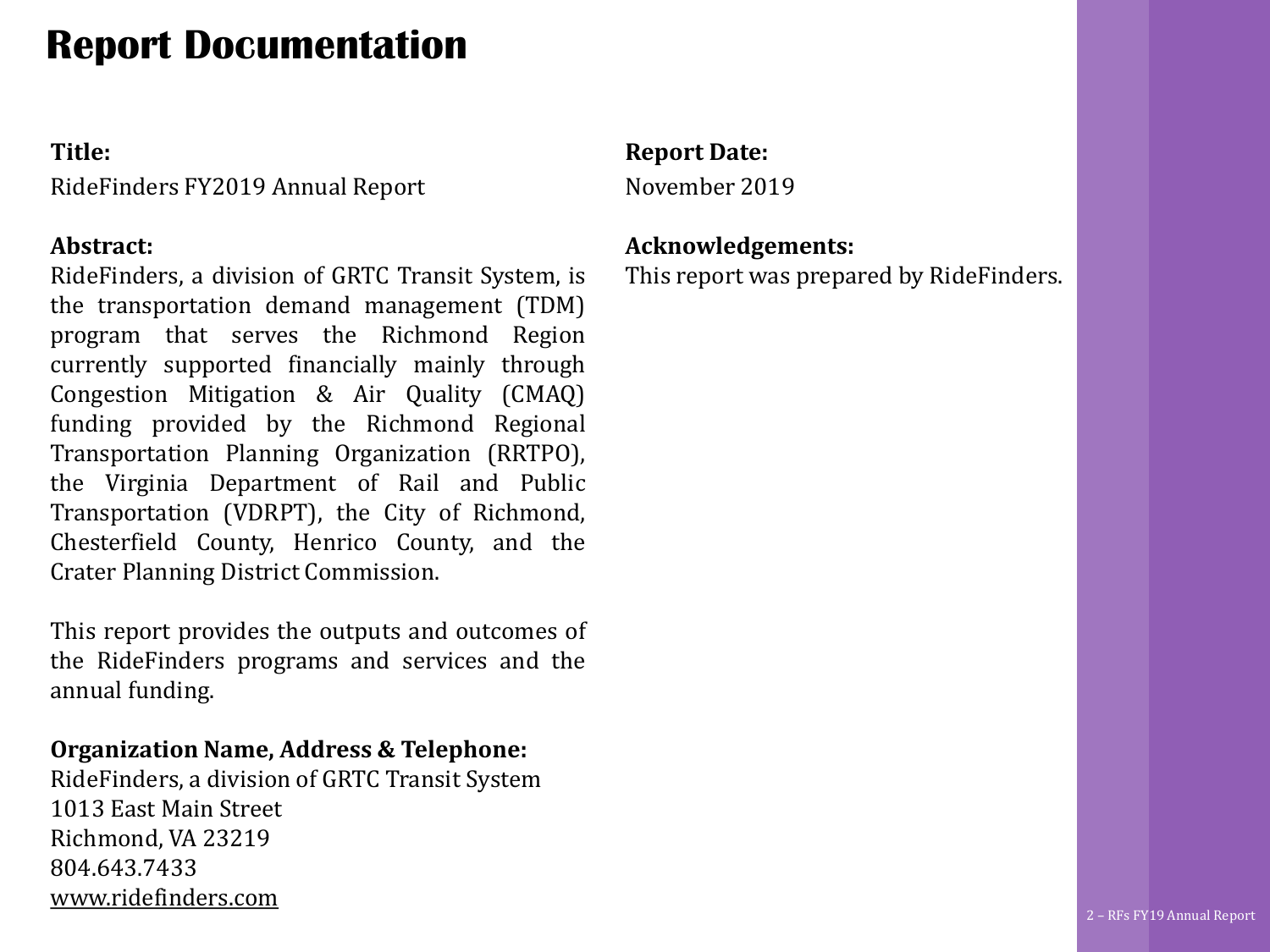## **Introduction**

RideFinders is a division of GRTC Transit System with the same Governing Board as GRTC, but has separate Articles of Incorporation and Bylaws. The Governing Board and Advisory board assist with charting strategic direction for RideFinders, but does not micromanage tactical day-to-day operations. RideFinders maintains a substantially independent operation within the parameters defined for the agency by its bylaws and affiliation with GRTC. GRTC provides RideFinders with substantial operational and marketing support in the manner of outside consultants or vendors.

#### **BOARD OF DIRECTORS:**

Benjamin P. Campbell, President/Chairman (City of Richmond) Gary Armstrong, Vice-President/Vice Chairman (Chesterfield County) Eldridge Coles, Secretary/Treasurer (City of Richmond) George Braxton, Director (City of Richmond) Ian Millikan, Director (Chesterfield County) Daniel K. Smith, Director (Chesterfield County)

#### **RIDEFINDERS ADVISORY BOARD (RAB):**

The RAB serves in an advisory capacity and as a forum to assess stakeholder views. The RAB is comprised of members from various stakeholder organizations and are as follows:

| Chessa Faulkner, Chair (Chesterfield County)                                                          | VACANT (Crater Planning District Commission)                    |  |
|-------------------------------------------------------------------------------------------------------|-----------------------------------------------------------------|--|
| Todd Eure, Co-Chair (Henrico County)                                                                  | (Richmond Regional Planning District Commission)                |  |
| Dironna Clarke (City of Richmond)                                                                     | Daniel Salkovitz (Virginia Department of Environmental Quality) |  |
| Chris Arabia (VDRPT)                                                                                  | Stephanie Phillips (Greater Richmond Chamber of Commerce)       |  |
| Ivan Rucker, non-voting (Federal Highway Administration) Walter Johnson, non-voting (Private Citizen) |                                                                 |  |

#### **STAFF:**

There are six (6) staff members. This includes: one Executive Director, one program manager, two account executives, one administrative support technician, and one client services specialist.

#### **FUNDING:**

Funding is provided through the Plan RVA with Congestion Mitigation & Air Quality (CMAQ) funds (\$500,000 base plus yearly Consumer Price Index increase), the Virginia Department of Rail and Public Transportation (VDRPT), the City of Richmond, Chesterfield County, Henrico County, and the Crater Planning District Commission (\$35,000). VDRPT funds special projects at 80% with a required 20% local match.

The TPO has provided consistent financial support with TPO CMAQ and/or Regional Surface Transportation Program (RSTP) funds.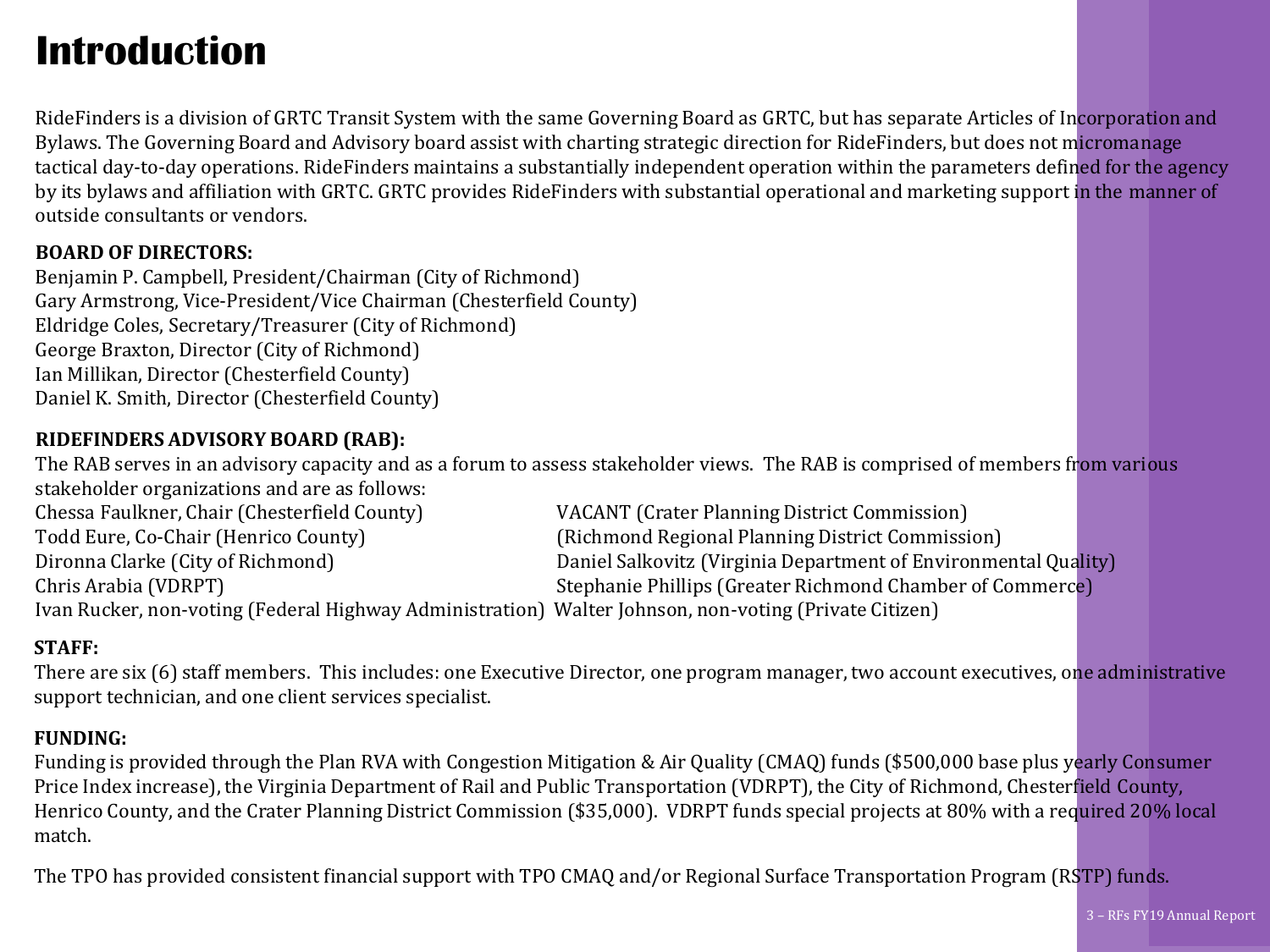### **Programs & Services**

**Transit Information:** provides commuters with GRTC transit information; sells transit fare media; and promotes the Commuter Choice and swipe card programs.

**Vanpool Services:** supports vanpools; provides vanpool formation services for area employers.

**Carpool Matching:** "matches" commuters with those in their neighborhoods that also share similar work locations and hours.

**Clean Air Campaign:** helps to improve the region's air quality and notifies employers of Ozone Action Days issued by the Virginia Department of Environmental Quality.

**Commuter Choice Program:** assists employers with the development and implementation of tax-free transportation benefits programs.

**Telework:** RideFinders serves as a resource center for program development, technical assistance, and financial incentives at employer sites.

**Emergency Ride Home Program:** provides taxi or rental car service to get home in the event of an emergency for registered commuters who ride the bus, vanpool, bike or carpool to work at least three days a week.

**Transportation Planning:** supports transportation demand management (TDM) strategies through the regional transportation planning process and serves as a distribution site for requests for public input on draft transportation plans.

**Employer-Based Marketing:** promotes TDM strategies through the Employee Transportation Coordinator (ETC) network established at employer sites.

**Employer Relocation and Site Analysis Services:** assists with implementing TDM strategies during company relocations, conducts employee surveys, produces density plot maps for vanpool and carpool formation, and develops employee trip reduction programs.

**Bike and Pedestrian Commuter Services:** supports commuters who bike or walk to work with the Emergency Ride Home (ERH) Program and safety clinics.

**Park and Ride Lot:** provides formal and informal park and ride lot information to area commuters who are interested in taking advantage of a shared-ride commute mode.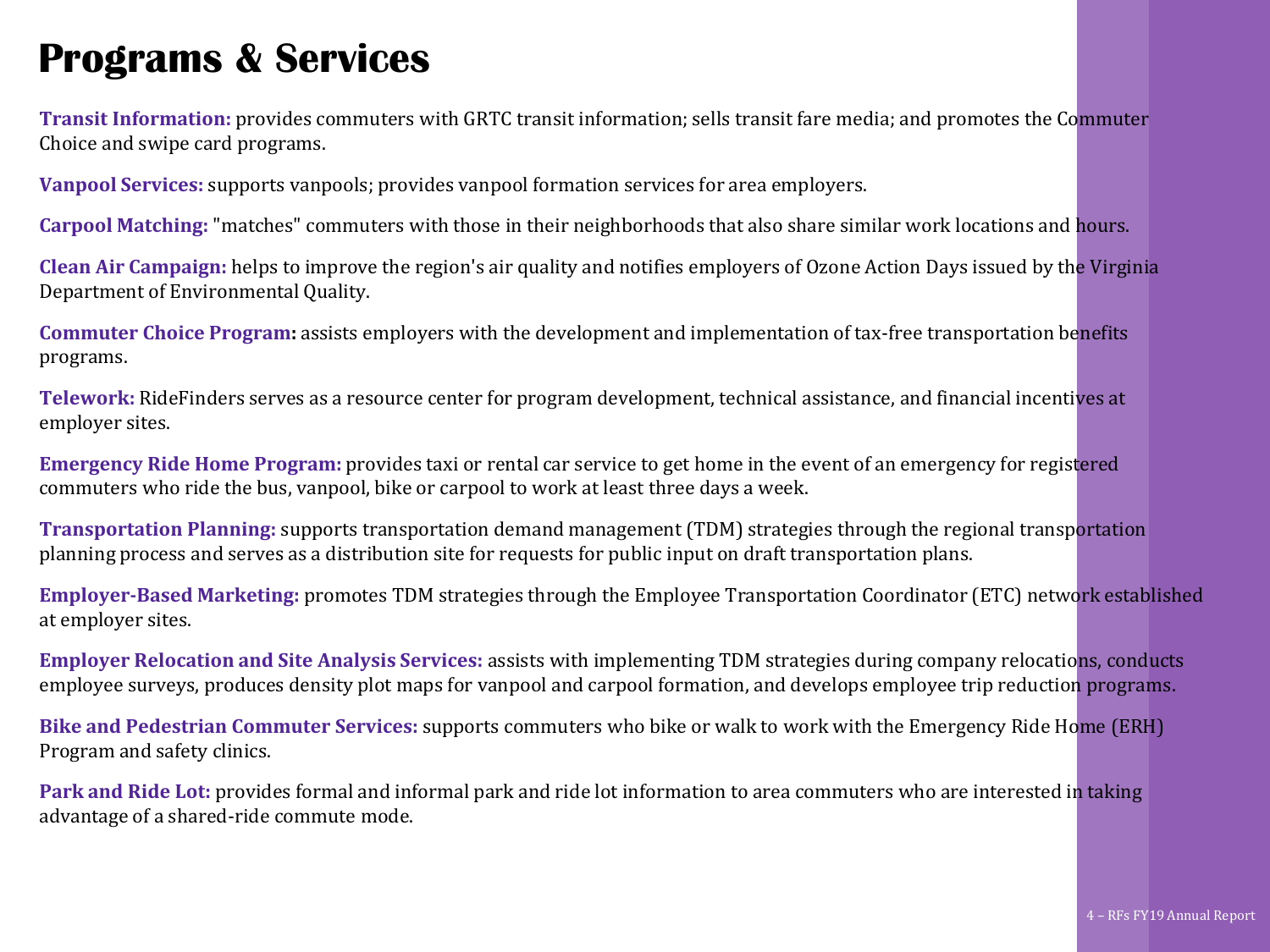### **Programs By the Numbers: FY16 – FY19**

Commuter Store • Vanpool • Carpool • Employer Services • Transit • Emergency Ride Home Program

| <b>Commuter Store Operations</b>                                              | <b>FY16</b> | <b>FY17</b> | <b>FY18</b>  |            |             | <b>FY19</b>  |
|-------------------------------------------------------------------------------|-------------|-------------|--------------|------------|-------------|--------------|
| <b>Walk-in Clients</b>                                                        | 6,804       | 7,413       | 8,100        |            |             | 6,369        |
| <b>Transit Fare Media Sales</b>                                               | \$306,704   | \$319,759   | \$416,967.22 |            |             | \$321,452.50 |
| <b>Vanpool Voucher Sales</b>                                                  | \$254,878   | \$167,335   |              | \$173,747  |             | \$192,830    |
| <b>EZ Pass Sales</b>                                                          | \$15,960    | \$14,000    | \$10,360     |            |             | \$6,685      |
| <b>Stamps Sales</b>                                                           | \$2,358     | \$1,679     |              | \$1,212.20 |             | \$1,205      |
|                                                                               |             |             |              |            |             |              |
| <b>Transportation Demand Management (TDM)</b><br>Programs                     | <b>FY16</b> | <b>FY17</b> | <b>FY18</b>  |            | <b>FY19</b> |              |
| <b>New Commuter Registrations</b>                                             | 1,529       | 1,528       | 1,211        |            | 1,540       |              |
| <b>Registered Carpools</b>                                                    | 106         | 109         | $132*$       |            | $366*$      |              |
| <b>Emergency Ride Home Trips Provided</b>                                     | 131         | 114         | 96           |            | 101         |              |
| <b>New Employee Transportation Coordinators/Business</b><br><b>Associates</b> | 79          | 48          | 35           |            | 55          |              |
| <b>New Vanpools Started</b>                                                   |             | 15          | 10           | 9          |             | 11           |

\*Agile Mile captures the number of members that recorded their carpool trips, not registered carpools as the previous database system did.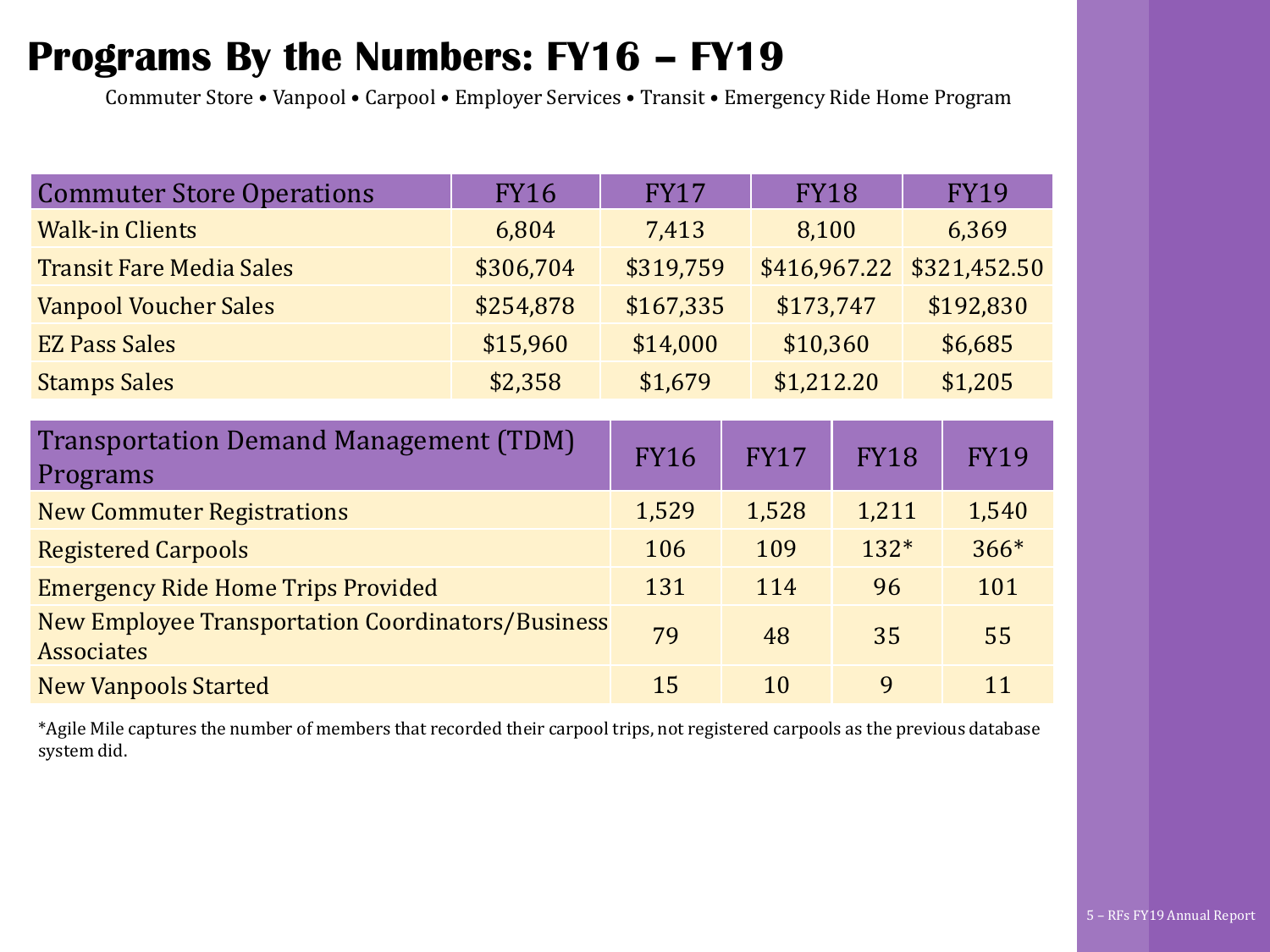### **Commuter Store – Walk-In Customers**

#### **Snapshot of What We Do:**

The Commuter Store located at 1013 East Main Street, Richmond, VA is in the historic Ironfronts building, and is a street level ADA accessible operation in the heart of financial business district. The store serves as a hub for commuters to purchase transit fare media and other items, register for ridematching services, pick-up transit schedules, obtain customized trip planning, receive individualized training on how to use GRTC services and fare media and other activities.

The chart below shows the Commuter Store walk-in customer activity.

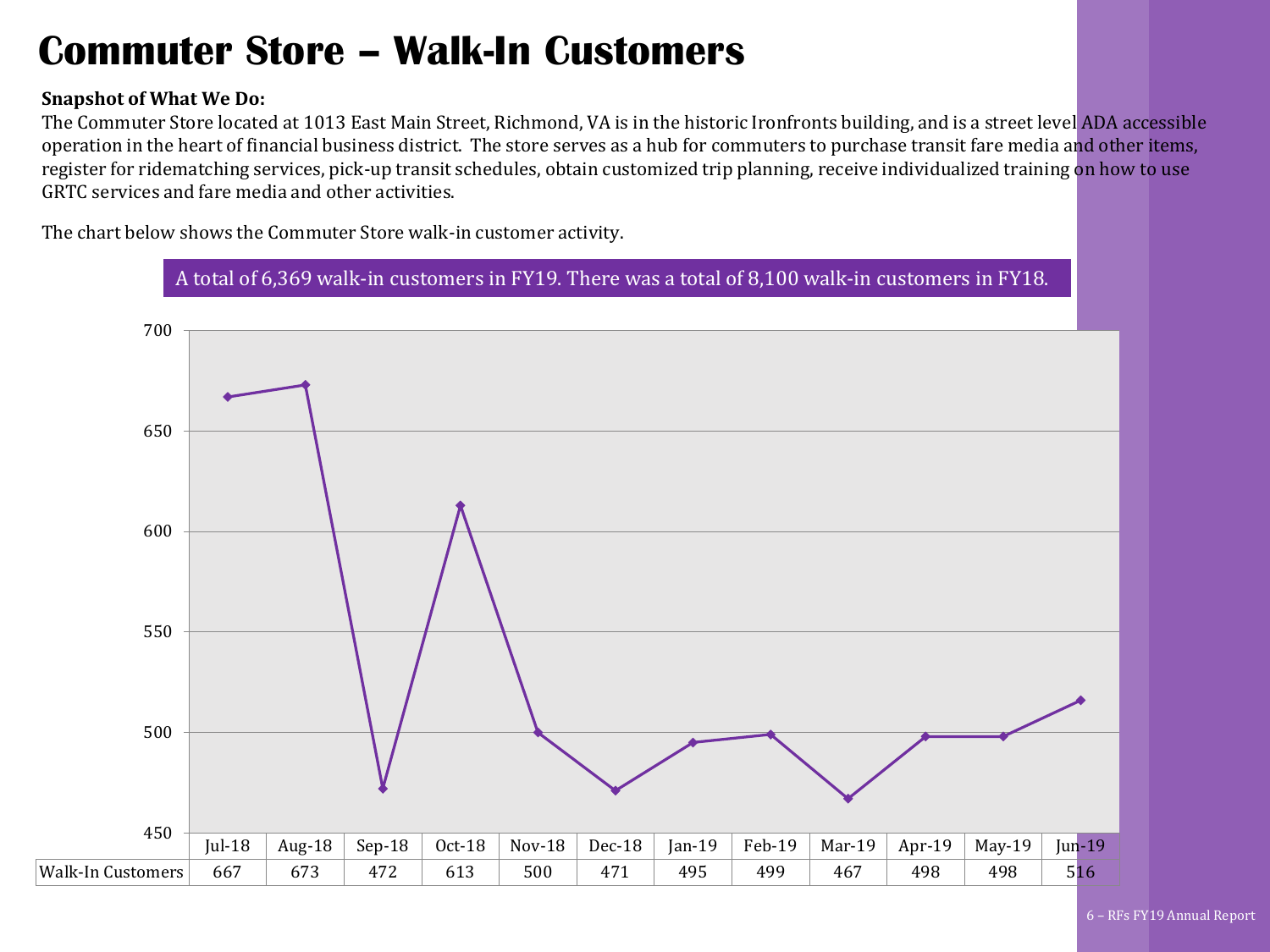### **Commuter Store – Transit Fare Media & Vanpool Vouchers**

#### **Snapshot of What We Do:**

RideFinders sells GRTC transit media fare passes and CARE tickets for paratransit services) and vanpool vouchers for vanpool riders. The fare passes and CARE tickets are purchased by individual commuters and by employers enrolled in the Commuter Choice program. The vanpool vouchers are purchased only through employers.

The graph below is representative of sales of transit media sales and vanpool vouchers.



| <b>FY19</b>  | <b>Transit Media</b> | <b>Vanpool Vouchers</b> |
|--------------|----------------------|-------------------------|
| <b>Total</b> | \$321,452.50         | \$192,830               |
|              |                      |                         |
| <b>FY18</b>  | <b>Transit Media</b> | <b>Vanpool Vouchers</b> |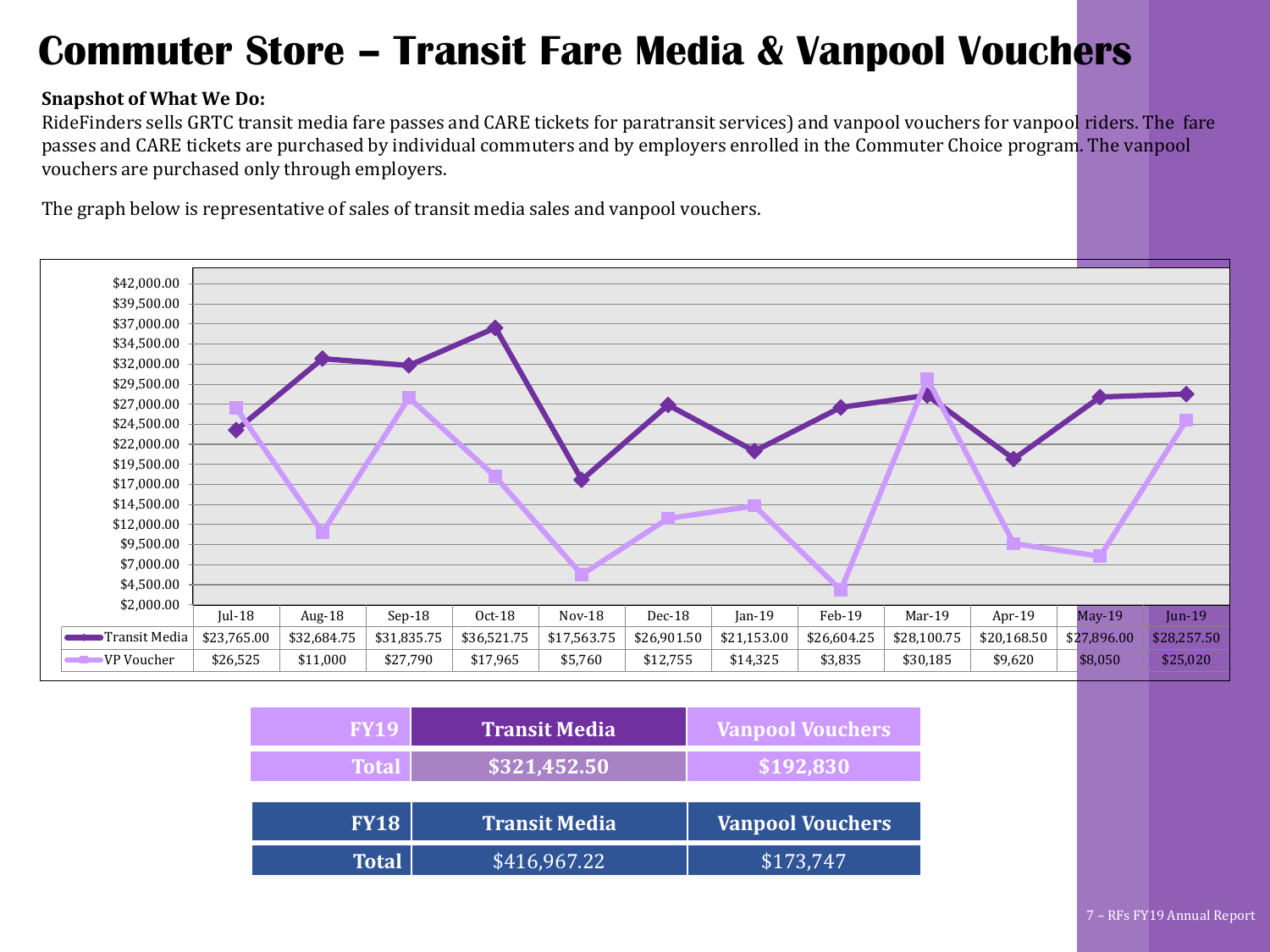| <b>Transit Pass Type</b>                        | <b>Quantities</b><br><b>Sold</b> | <b>Pass</b><br><b>Amount</b> | <b>Total</b>    | <b>Trips</b> |
|-------------------------------------------------|----------------------------------|------------------------------|-----------------|--------------|
| CARE (6 tickets)                                | 512                              | \$18.00                      | 9,216.00<br>\$  | 3,072        |
| CARE (10 tickets)                               | 1912                             | \$30.00                      | 57,360.00<br>\$ | 19,120       |
| One Ride Pass (local)                           | 14,257                           | \$<br>1.50                   | 21,385.50<br>\$ | 14,257       |
| One Ride Pass Plus (local)                      | 8,267                            | 1.75<br>\$                   | 14,467.25<br>\$ | 16,534       |
| One Day Unlimited (local)                       | 7,593                            | \$<br>3.50                   | 26,575.50<br>\$ | 15,186       |
| 7-Day Unlimited (local)                         | 1,238                            | \$17.50                      | 21,665.00<br>\$ | 17,332       |
| 30-Day Unlimited (local)                        | 1,091                            | \$60.00                      | 65,460.00<br>\$ | 65,460       |
| Senior/Disabled/Medicare/Minor 1-Day Unlimited  | 7,034                            | 1.75<br>\$                   | 12,309.50<br>\$ | 14,068       |
| Senior/Disabled/Medicare/Minor 7-Day Unlimited  | 1,365                            | \$<br>8.25                   | 11,261.25<br>\$ | 19,110       |
| Senior/Disabled/Medicare/Minor 30-Day Unlimited | 873                              | \$35.00                      | 30,555.00<br>\$ | 52,380       |
| Henrico Express/Pemberton 1-Day Unlimited       | 1,714                            | \$<br>4.50                   | \$<br>7,713.00  | 3,428        |
| Henrico Express/Pemberton 7-Day Unlimited       | 37                               | \$22.50                      | \$<br>832.50    | 518          |
| Henrico Express/Pemberton 30-Day Unlimited      | 194                              | \$80.00                      | 15,520.00<br>\$ | 11,640       |
| Petersburg Express 1-Day Unlimited              | 888                              | 7.00<br>\$                   | 6,216.00<br>\$  | 1,776        |
| Petersburg Express 7-Day Unlimited              | 91                               | \$35.00                      | 3,185.00<br>\$  | 1,294        |
| \$5 Kings Dominion                              | $\boldsymbol{0}$                 | 5.00<br>\$                   | \$              | $\mathbf{0}$ |
| \$10 Kings Dominion                             | 18                               | \$10.00                      | \$<br>180.00    | 36           |
| \$6 Kings Dominion Employee Pass                | 167                              | \$<br>6.00                   | 1,002.00<br>\$  | 334          |
| <b>Chesterfield 1-Ride Pass</b>                 | 2,184                            | \$<br>6.00                   | 13,104.00<br>\$ | 2,184        |
| Chesterfield 7-Day Pass                         | 53                               | \$65.00                      | \$<br>3,445.00  | 742          |
| <b>Totals</b>                                   | 49,488                           |                              | \$321,452.50    | 258,471      |

Total transit ticket sales include walkin customers to the Commuter Store and Commuter Choice orders from area businesses and human service agencies.

Commuter Choice orders from companies totaling \$202,159.75. Some companies include Virginia State Police, VCU Health Systems, City of Richmond, Office of Inspector General, State Corporation Commission.

There were 71 orders from 28 Human Service organizations totaling \$83,484. Some organizations include Greater Richmond SCAN, County of Henrico Mental Health, Homeward, ReEstablish Richmond and Senior Connections.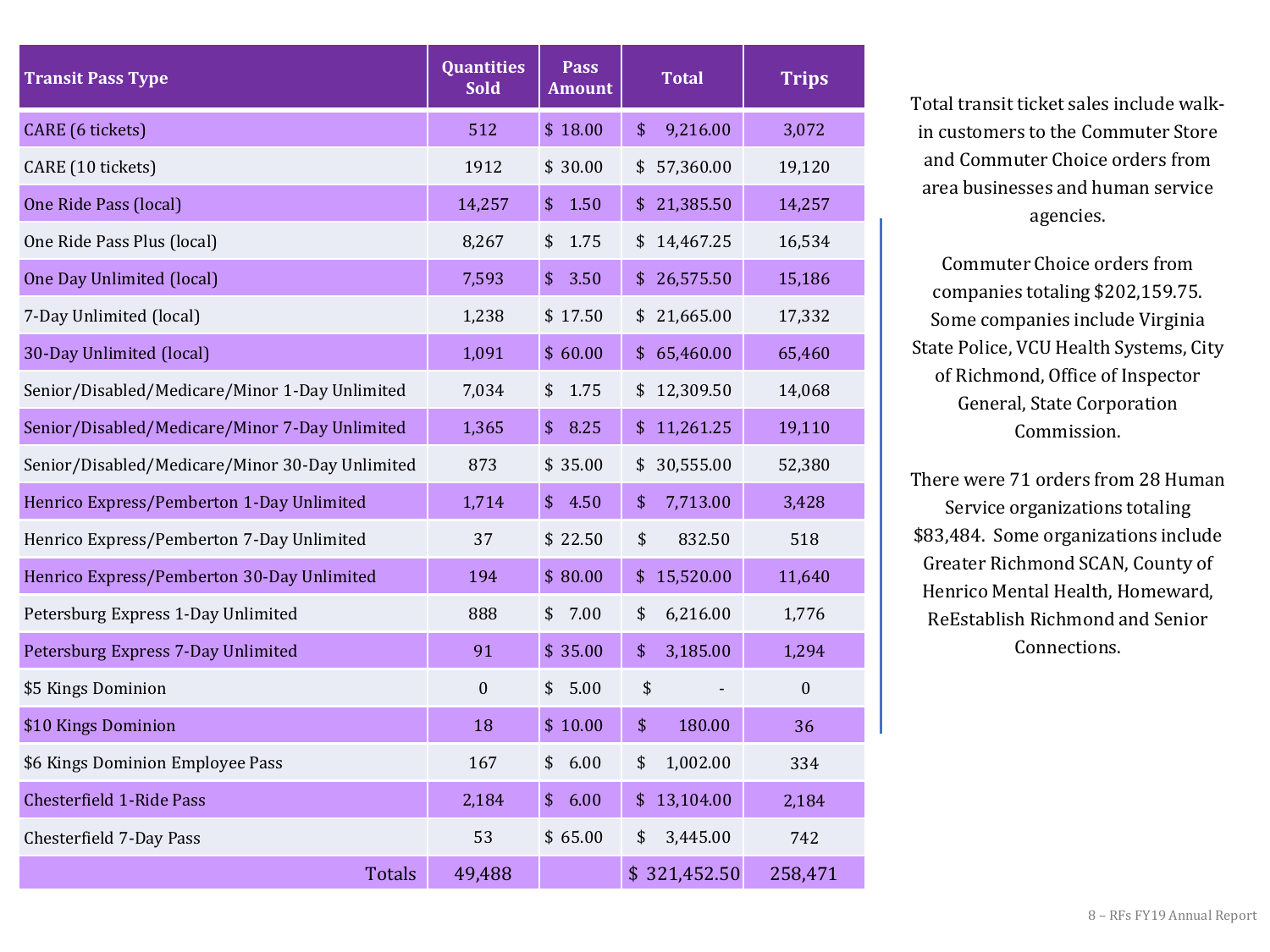### **Credit Card Sales**

#### **Snapshot of What We Do:**

RideFinders also provides customers the ability to use credit cards for their transit fare media, commuter store novelty items or stamp purchases.

The graph below is representative of credit card sales. *Please note these number are also captured in other sales data.*



There was a total of \$135,404.63 in credit card sales in FY19.

There was a total of \$141,334.38 in credit card sales in FY18.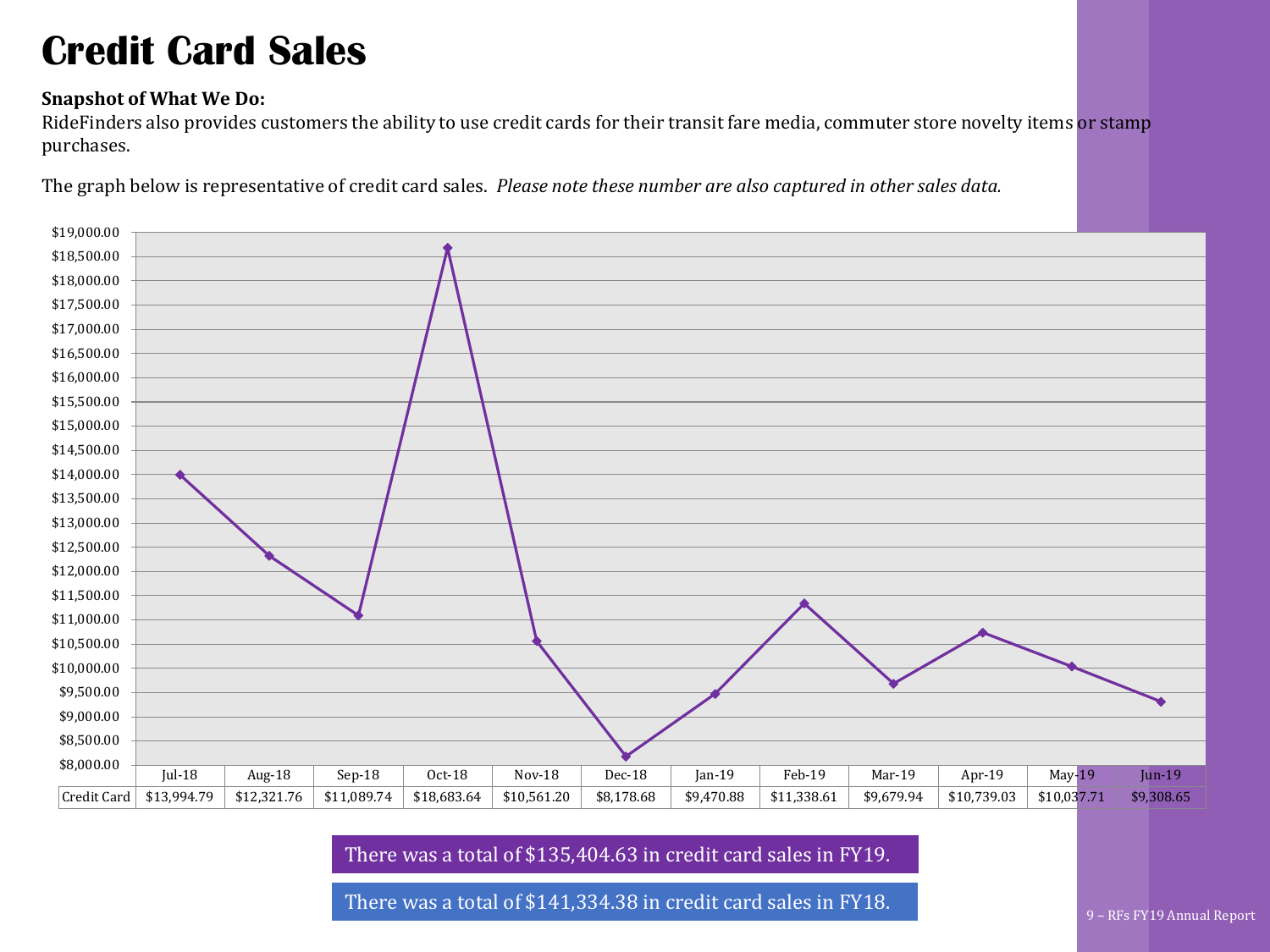### **Commuter Store – Stamps & EZ Pass Sales**

#### **Snapshot of What We Do:**

In addition to GRTC transit media, RideFinders also sells EZ Pass transponders and stamps. These items are purchased by individual commuters and provides convenience to commuters working in and around the financial district. The graph below is representative of sales of EZ pass transponders and stamps.



| <b>FY19</b>  | <b>Stamps</b>           | <b>Stamps Sold</b>                                      | <b>FY19</b>  | <b>EZ Passes</b> | <b>EZ Passes Sold</b> |
|--------------|-------------------------|---------------------------------------------------------|--------------|------------------|-----------------------|
| <b>Total</b> | \$1,205                 | 116                                                     | <b>Total</b> | \$6,685          | 191                   |
|              | to \$11 in January 2019 | Please note: Price change in a book of stamps from \$10 |              |                  |                       |
| <b>FY18</b>  | <b>Stamps</b>           | <b>Stamps Sold</b>                                      | <b>FY18</b>  | <b>EZ-Passes</b> | <b>EZ-Passes Sold</b> |
| <b>Total</b> | \$1,212.20              | 123                                                     | <b>Total</b> | \$10,360.00      | 296                   |

10 – RFs FY19 Annual Report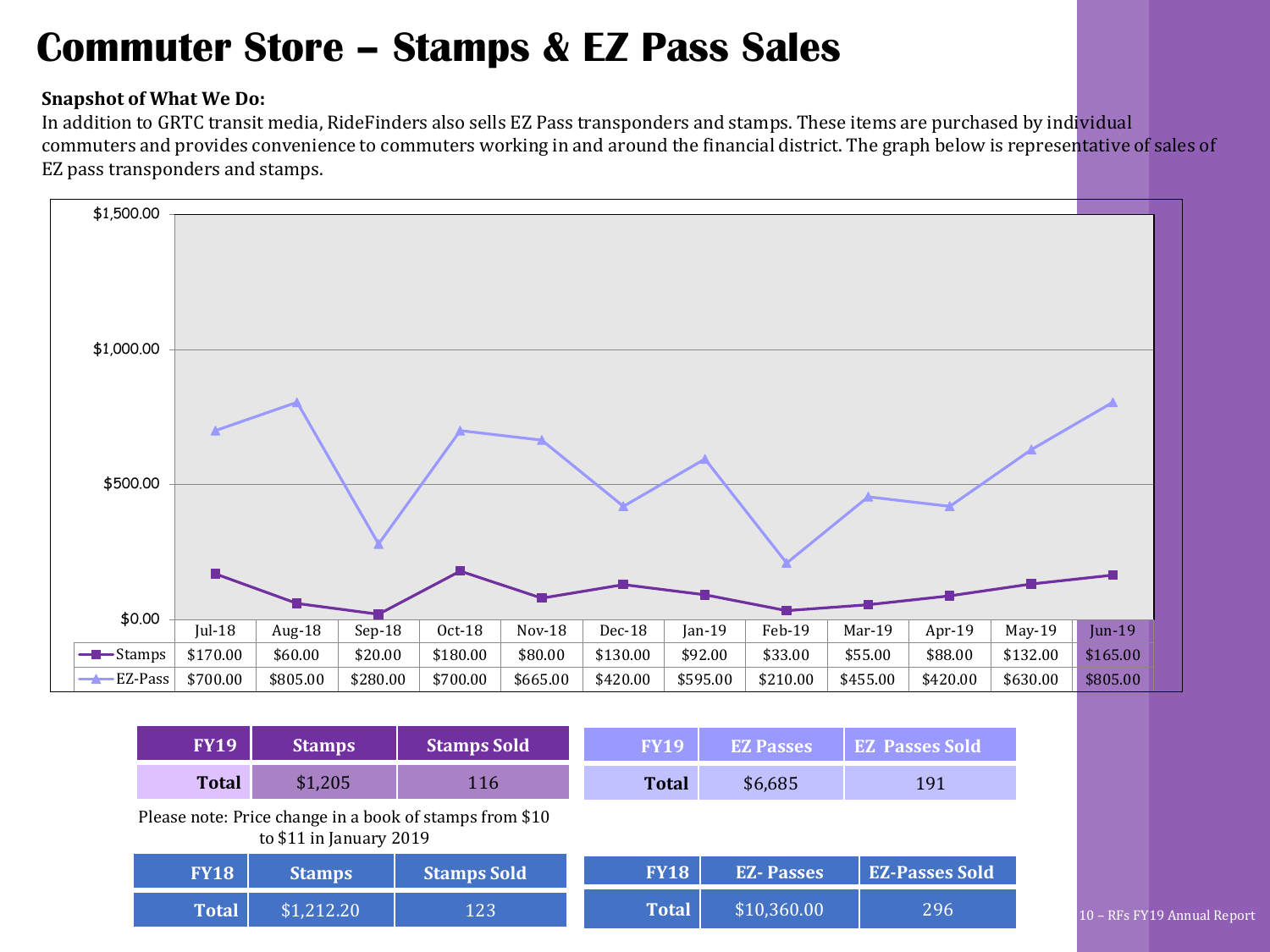## **Total Registered Clients**

#### **Snapshot of What We Do:**

RideFinders utilizes Agile Mile (formerly called NuRide) to track all registered clients.

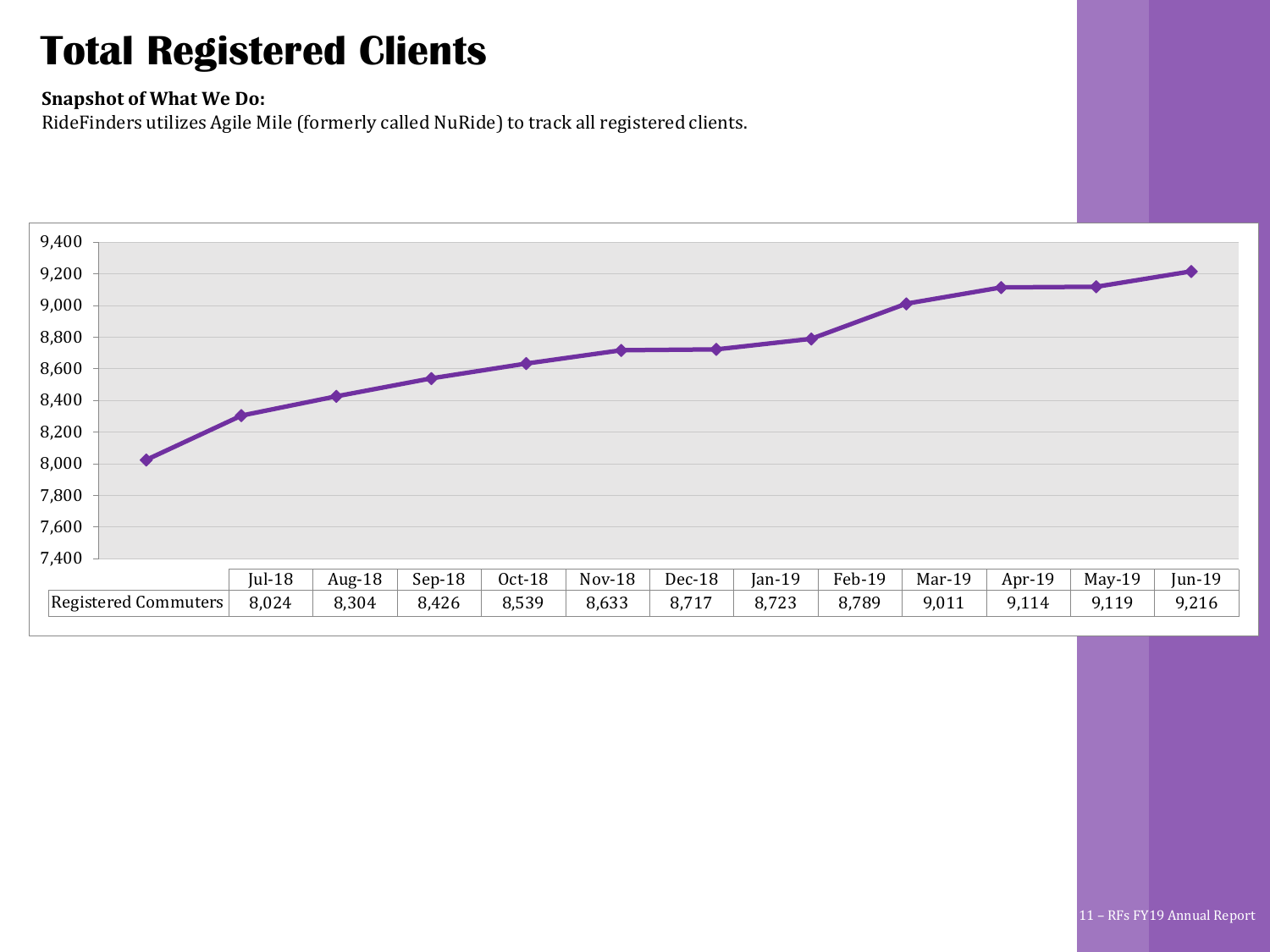## **New Registered Clients**

#### **Snapshot of What We Do:**

RideFinders utilizes Agile Mile (formerly called NuRide) to track all newly registered clients.

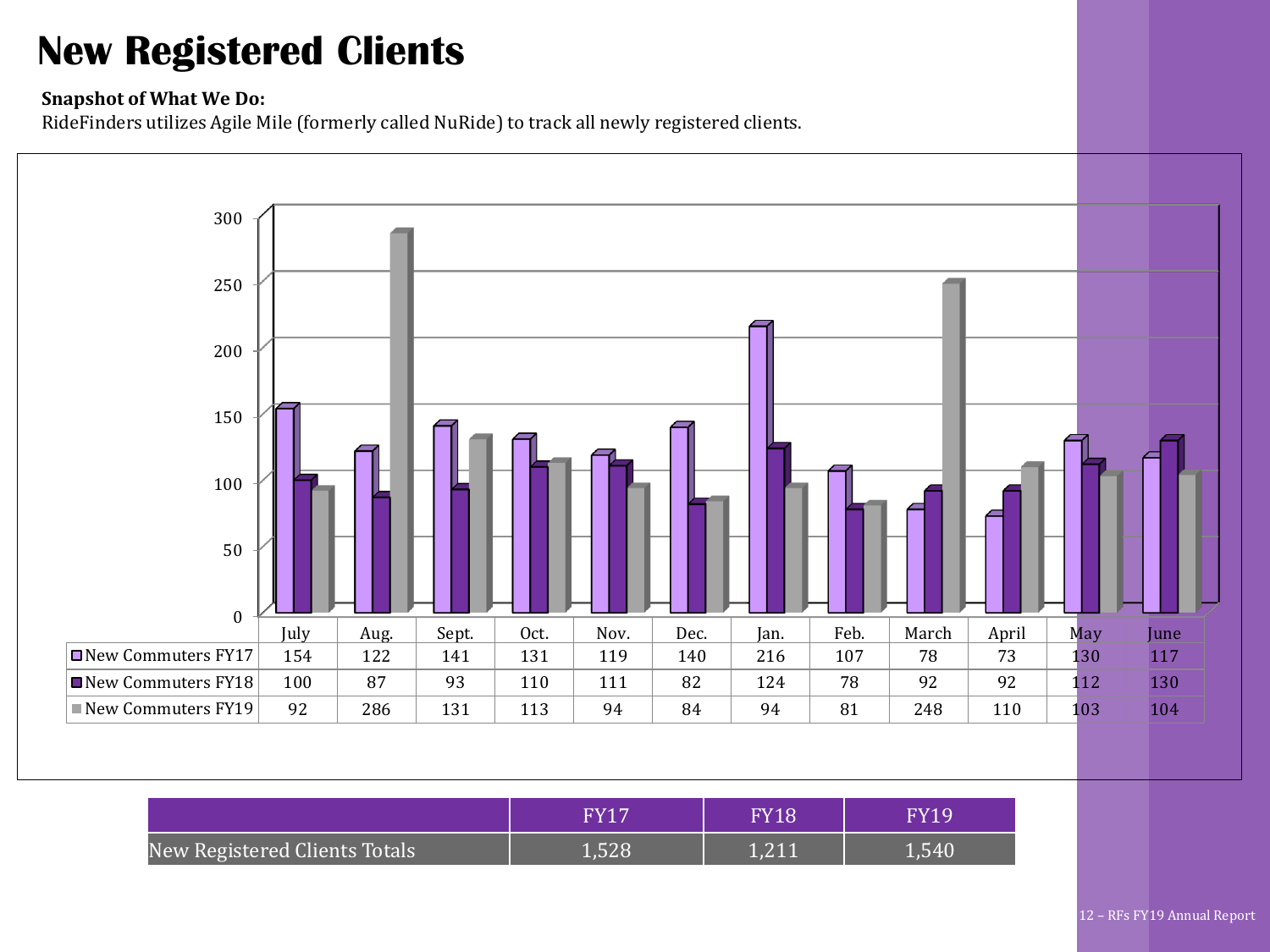### **Emissions Data**

#### **Snapshot of What We Do:**

Agile Mile (formerly called NuRide) provides emissions data based on participants that record carpool, vanpool, transit, bike, multimodal and walk trips as well as trips not taken due to teleworking.

| <b>FY19 (July 2018-June 2019)</b>   |                  | <b>FY18 (July 2017-June 2018)</b>   |                  |  |
|-------------------------------------|------------------|-------------------------------------|------------------|--|
| <b>Commutes</b>                     | <b>All Modes</b> | <b>Commutes</b>                     | <b>All Modes</b> |  |
| <b>Gallons of gas saved</b>         | 113,982          | <b>Gallons of gas saved</b>         | 158,108          |  |
| <b>Reduced NO<sub>x</sub></b> (lbs) | 3,183            | <b>Reduced NO<sub>x</sub></b> (lbs) | 4,424            |  |
| <b>Reduced VOC (lbs)</b>            | 3,140            | <b>Reduced VOC (lbs)</b>            | 4,364            |  |
| <b>Reduced PM 2.5 (lbs)</b>         | 46.4             | <b>Reduced PM 2.5 (lbs)</b>         | 64.5             |  |
| <b>Reduced CO (tons)</b>            | 8.30             | <b>Reduced CO (tons)</b>            | 11.5             |  |
| <b>Reduced CO2 (tons)</b>           | 1,117            | <b>Reduced CO2 (tons)</b>           | 1,549            |  |

Gallons of gas saved = Gallons of gas saved during the specified period

- Reduced  $NOx = NOx$  not emitted during the specified period
- Reduced VOC = VOC not emitted during the specified period
- Reduced CO = CO (carbon monoxide) not emitted during the specified period
- Reduced PM 2.5 = PM 2.5 (particulate matter) not emitted during the specified period
- Reduced  $CO2 = CO2$  (carbon dioxide) not emitted during the specified period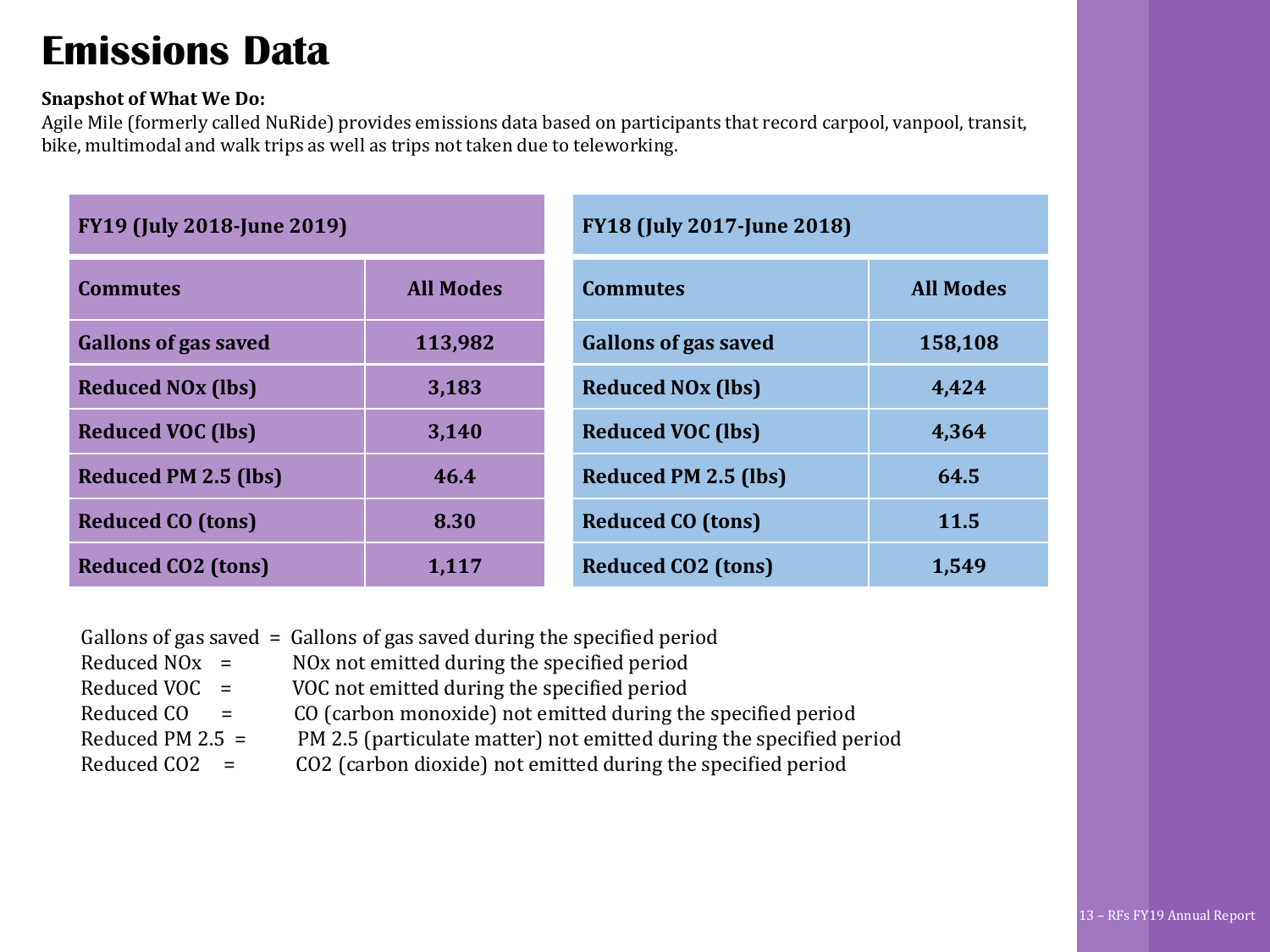## **Vanpool Program**

#### **Snapshot of What We Do:**

RideFinders supports the formation and continued operation of vanpools in various ways. RideFinders does not own or operate any vans; maintenance, insurance, fare collection and all other aspects of daily vanpool operations are addressed by third party leasing agencies.



- a. Started eleven (11) new vanpools with 7- passenger capacity.
- b. Modal placement of 76 passengers in empty seats on existing vanpools.
- c. Provided \$7,093 in van save subsidies to sixteen (16) vanpools serving the region.
- d. Hosted six (6) vanpool formation meetings.
- e. Vanpools that arrive or depart (or both) by locality: 30- Chesterfield/Chester, 40- Henrico, 29- Richmond, 23-Tri-Cities, 16- Hanover, 3- New Kent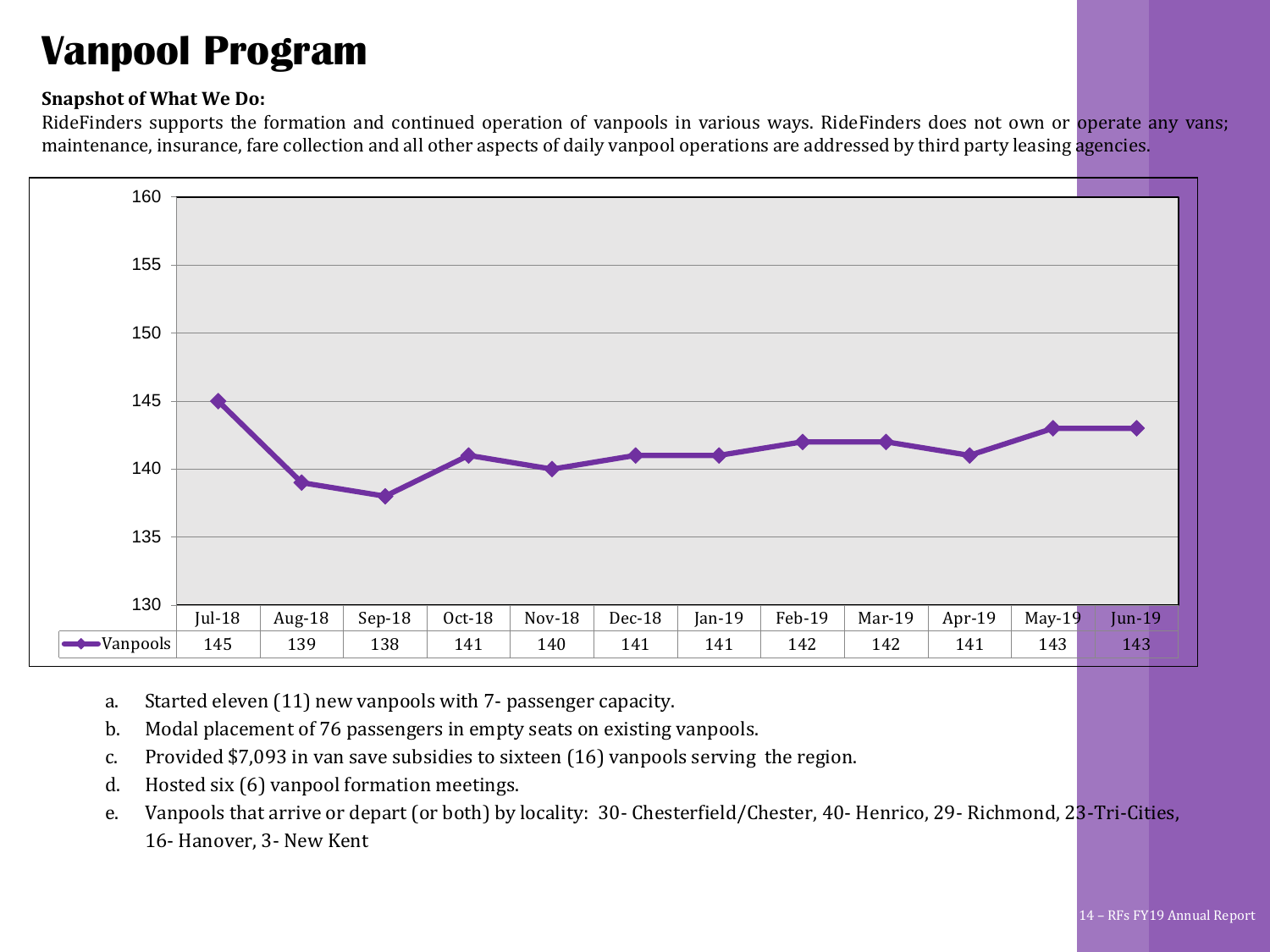## **Vanpool Program At-A-Glance**

#### **Snapshot of What We Do:**

RideFinders supports the formation and continued operation of vanpools in various ways. RideFinders does not own or operate any vans; maintenance, insurance, fare collection and all other aspects of daily vanpool operations are addressed by third party leasing agencies.

| FY17 Vanpool NTD data |            |            | FY18 Vanpool NTD data           |                                      |            |                 |                 |
|-----------------------|------------|------------|---------------------------------|--------------------------------------|------------|-----------------|-----------------|
|                       | Passengers |            | Passenger Miles Passenger Trips |                                      | Passengers | Passenger Miles | Passenger Trips |
| K&K                   | 4,042      | 9,927,975  | 102,100                         | K&K                                  | 4,338      | 9,737,251       | 106,529         |
| Ride-EZ               | 956        | 1,184,720  | 34,297                          | Ride-EZ                              | 1,039      | 2,217,040       | 39,783          |
| Enterprise            | 2,303      | 5,002,555  | 23,287                          | Enterprise                           | 8,820      | 17,188,492      | 251,556         |
| Vride                 | 7,203      | 13,076,135 | 207,237                         | <b>Total</b>                         | 14,197     | 29,142,783      | 397,868         |
| <b>Total</b>          | 14,504     | 29,191,385 | 366,921                         | Enterprise and Vride merged in FY18. |            |                 |                 |

| FY19 Vanpool NTD data |            |                 |                 |  |  |  |  |
|-----------------------|------------|-----------------|-----------------|--|--|--|--|
|                       | Passengers | Passenger Miles | Passenger Trips |  |  |  |  |
| K&K                   | 4,642      | 10,185,560      | 111,643         |  |  |  |  |
| Ride-EZ               | 1,128      | 2,423,585       | 42,605          |  |  |  |  |
| Enterprise            | 7,713      | 15,290,567      | 232,902         |  |  |  |  |
| Total                 | 13,483     | 27,899,712      | 387,150         |  |  |  |  |

| Vendor Vanpool Inventory |                    |  |  |  |  |
|--------------------------|--------------------|--|--|--|--|
| Vehicle Size             | Number of Vehicles |  |  |  |  |
| 15-passenger             | 10                 |  |  |  |  |
| 14-passenger             | 18                 |  |  |  |  |
| 13-passenger             | 10                 |  |  |  |  |
| 12-passenger             | 16                 |  |  |  |  |
| 10-passenger             | 6                  |  |  |  |  |
| 9-passenger              | 4                  |  |  |  |  |
| 8-passenger              | 11                 |  |  |  |  |
| 7-passenger              | 65                 |  |  |  |  |
| 6-passenger              | 1                  |  |  |  |  |

Grand Total: 42,184 Passengers; 86,233,880 Passenger Miles; 1,151,939 Passenger Trips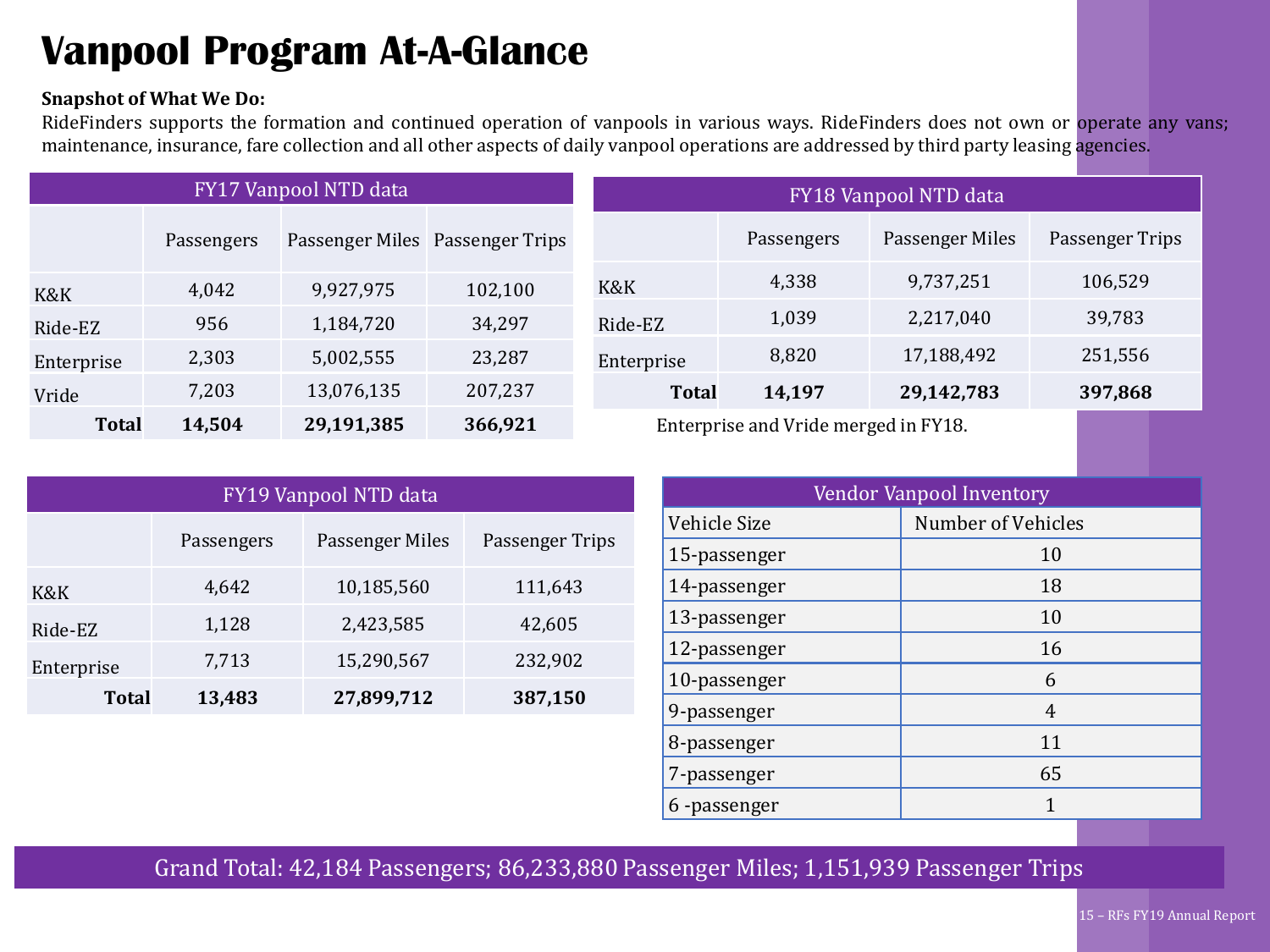### **Emergency Ride Home Program**

#### **Snapshot of What We Do:**

RideFinders provides the Emergency Ride Home (ERH) program provides eligible, enrolled commuters who carpool, vanpool, bike or ride the bus to work at least three days a week with a ride home or to their vehicle if an emergency occurs while at work.



There were 105 total ERH trips.

Emergency Ride Home (ERH) program trips – 105 include serving some of the following localities Ashland (1 trips), Chesterfield (8 trips), Henrico (30 trips), and Richmond (14 trips). Other localities served included: Williamsburg, Tri-Cities, Newport News and Petersburg.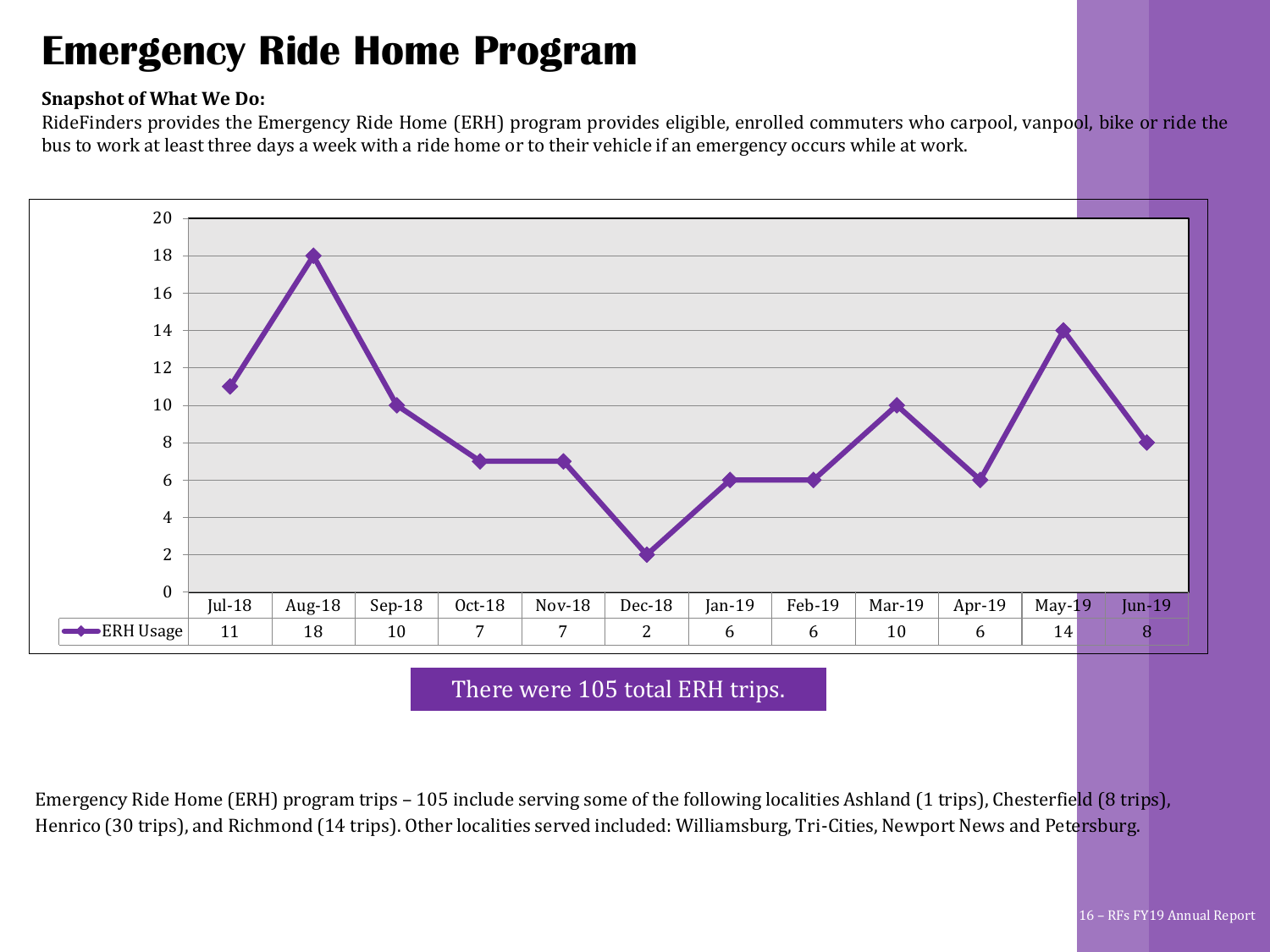## **Program Highlights**

- Outreach team targeted businesses with onsite visits along the Henrico County expanded route from Willow Lawn to Short Pump. The team rode the bus routes and distributed both Henrico County and RideFinders marketing materials.
- Established five (5) new Commuter Choice programs: The Community Foundation, REAL LIFE, Blessing Warriors, Department of Elections and RK&K.
- Renegotiated lease of office space resulting in six (6) months of no rent and lowered initial payments at 7.86% reduced rate.
- Participated in PlanRVA's Park n' Ride Study Advisory Group.
- Served on the International Rescue Committee as a transportation resource.
- Partnered with the City of Richmond for the City's Multimodal Day (June 18, 2019) and Try Transit Week.

#### Awards:

- 2019 Award of Merit, Richmond chapter of the Public Relations Society of America (PRSA), category for the project, "RideFinders Commute Green Summer Challenge"
- 2018 Outstanding Marketing Campaign (under \$2,500), Chesapeake chapter, Association for Commuter Transportation (ACT), for the project, "RideFinders Commute Green Summer Challenge"
- U.S. Environmental Protection Agency (EPA) Clean Air Award of Excellence in the Transportation Efficiency Innovations category for the project, "RideFinders Commute Green RideFinders Challenge"

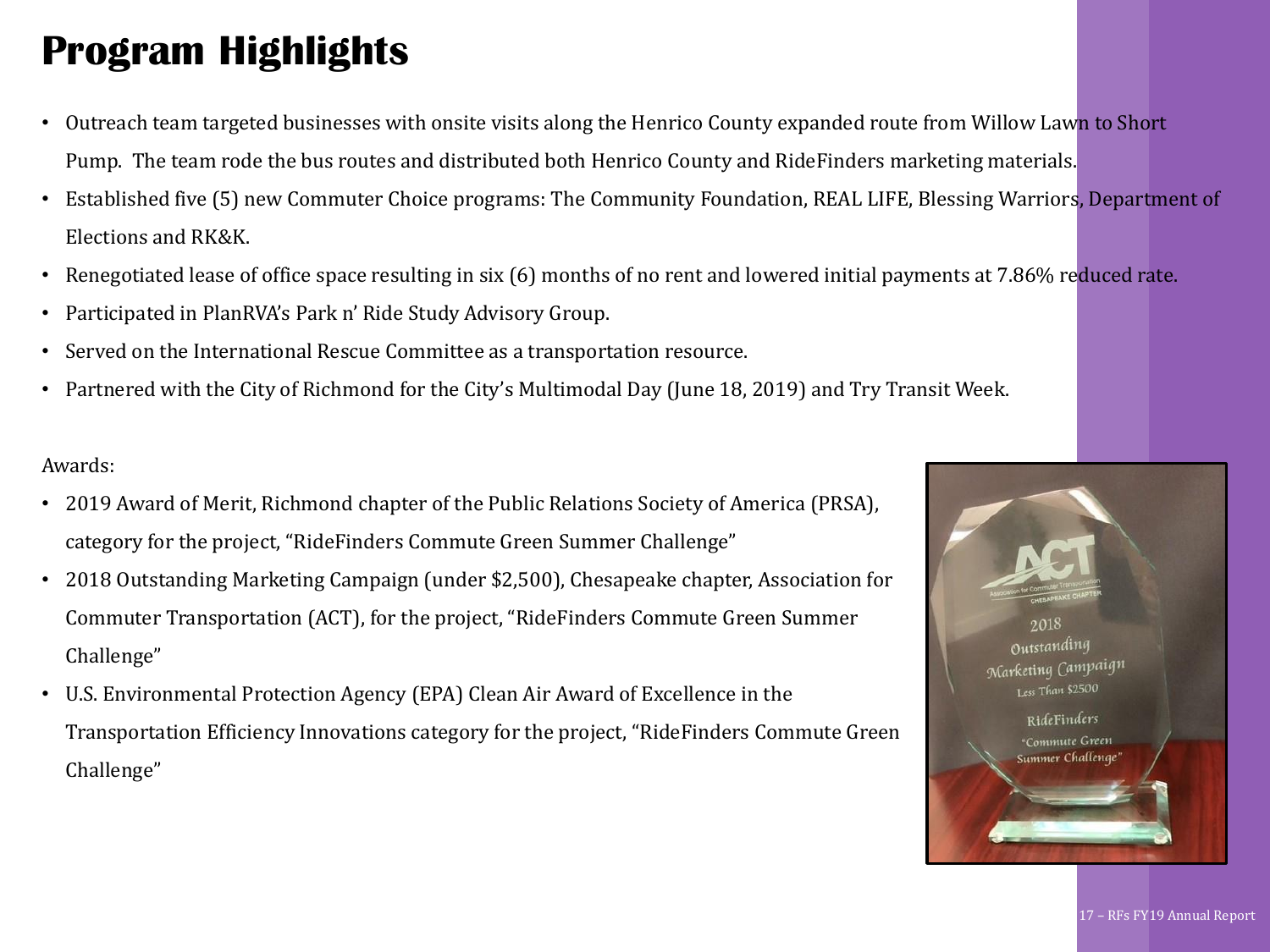## **Financials**

### **Natural Expense Classification**

The natural classification of total expenses for the years ended June 30, 2019 and 2018 is as follows:

|                                  | 2019            | 2018            |
|----------------------------------|-----------------|-----------------|
| Transit tickets and other retail | \$<br>511,861   | \$<br>593,750   |
| Salaries and benefits            | 461,311         | 431,145         |
| Advertising and promotion        | 85,745          | 131,244         |
| Rent                             | 68,069          | 66,248          |
| Professional services            | 18,756          | 18,937          |
| Other                            | 16,176          | 15,745          |
| Office supplies and expense      | 11,328          | 13,104          |
| Insurance                        | 13,306          | 12,884          |
| Telephone                        | 8,470           | 9,882           |
| <b>Employer based services</b>   | 1,097           | 6,405           |
| Depreciation                     | 4,132           | 6,096           |
| Vanpool assistance               | 31,730          | 2,978           |
| Professional development         | 9,515           | 1,469           |
|                                  |                 |                 |
| Total expenses                   | \$<br>1,241,496 | \$<br>1,309,887 |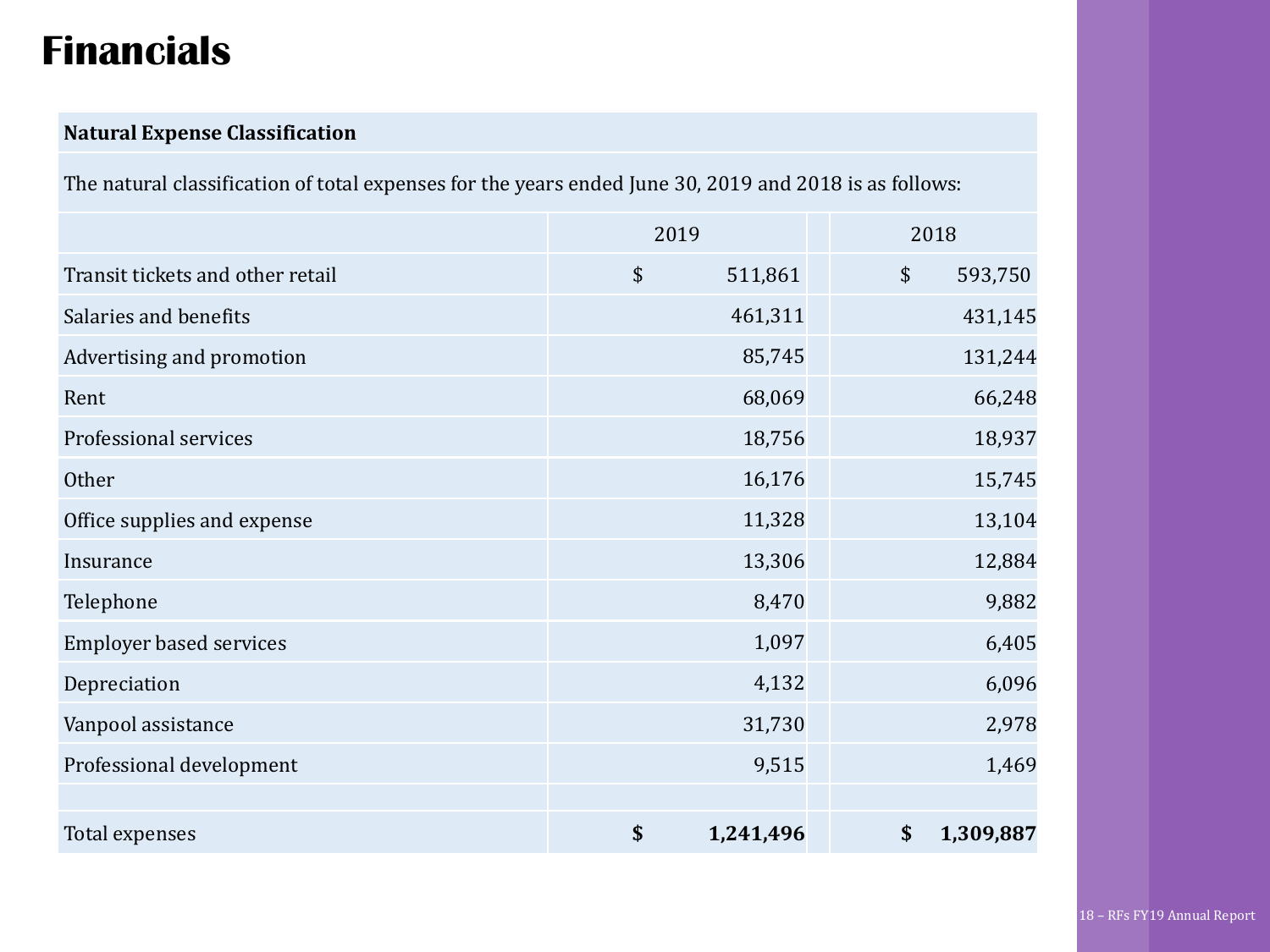## **Funding**

| <b>Source</b>                                                                               | <b>FY20</b> | <b>Notes</b>                 |
|---------------------------------------------------------------------------------------------|-------------|------------------------------|
| Plan RVA TPO – Carpool Incentive Program                                                    | \$135,000   | No federal authorization yet |
| TPO - Congestion Mitigation & Air Quality<br>(CMAQ) Air Pollution Reduction Program<br>T203 | \$510,438   | No federal authorization yet |
| Congestion Mitigation & Air Quality<br>(CMAQ) Ozone Alert Non-Attainment T204               | \$35,000    |                              |

| <b>TDM Grant-VA Department of Rail &amp; Public</b><br>Transportation | <b>Original Grant Total</b> | <b>State</b> | <b>Matching Funds Required</b> |
|-----------------------------------------------------------------------|-----------------------------|--------------|--------------------------------|
| FY20 TDM Operating - Air Pollution Reduction                          |                             | \$20,000     | \$5,000                        |
| Regional Vanpool Program                                              | \$100,000                   | \$65,000     | \$10,000                       |

| <b>Local Funds</b>              | Amount  |
|---------------------------------|---------|
| FY20 City of Richmond           | \$7,500 |
| <b>FY20 Chesterfield County</b> | \$7,500 |
| <b>FY20 Henrico County</b>      | \$7,500 |